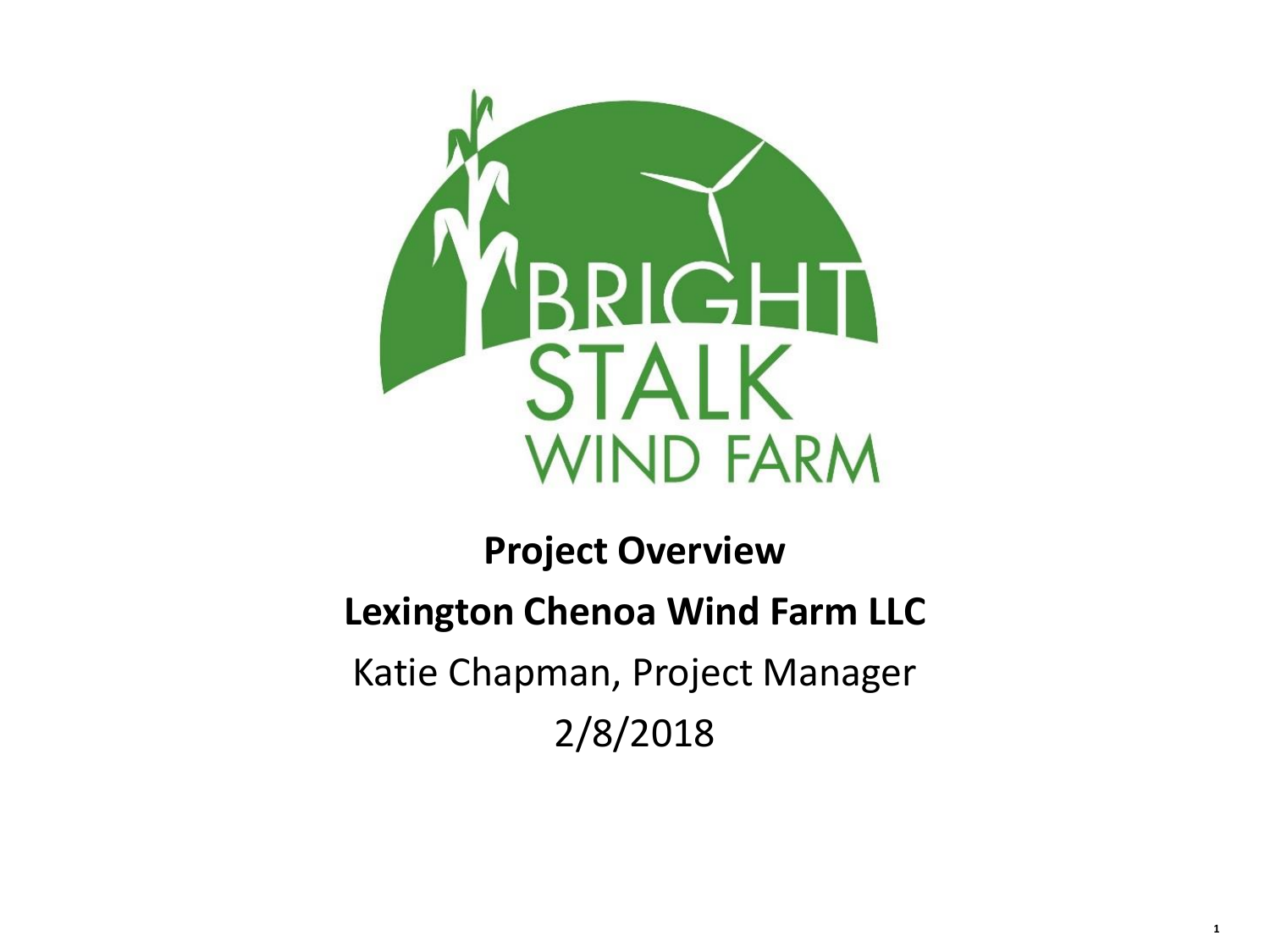- Lexington Chenoa Wind Farm LLC, otherwise known as Bright Stalk Wind Farm, is a wholly owned subsidiary of EDP Renewables North America LLC "EDPR"
- EDPR is the fourth largest operator of wind farms in the United States<sup>1</sup> with headquarters in Houston, Texas
- Operate 796.5 MW in Illinois including Rail Splitter, Top Crop I and II, and Twin Groves I and II
- As an owner and operator we are very invested in the communities in which we work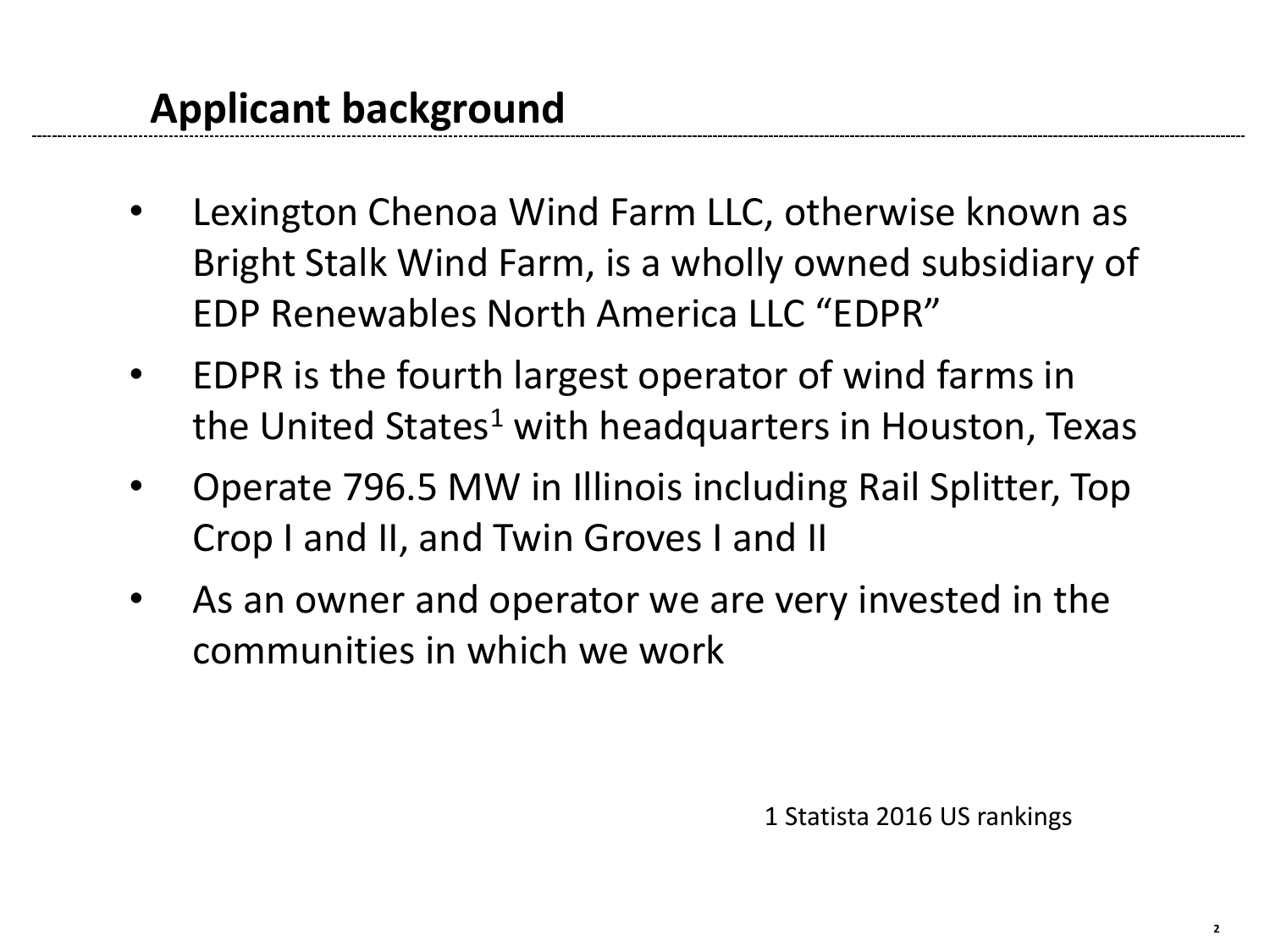## **Operating Projects**



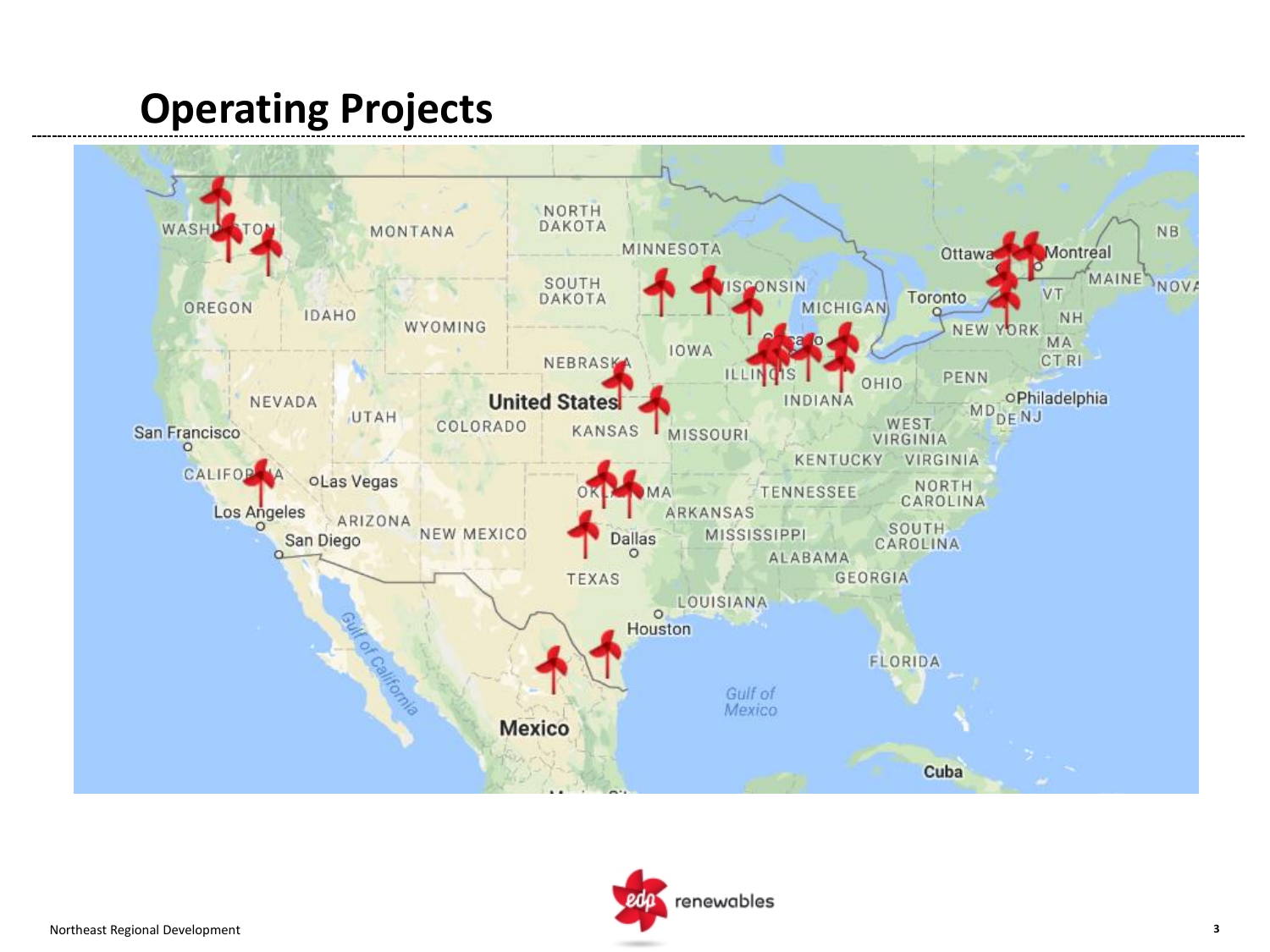## **Project Summary**

- Up to 58 wind turbines
- Vestas 136 3.45MW or 3.6MW
- Access roads
- Collection lines (underground)
- Project substation and switchyard
- Two permanent met towers
- Laydown yard
- Operations and maintenance building

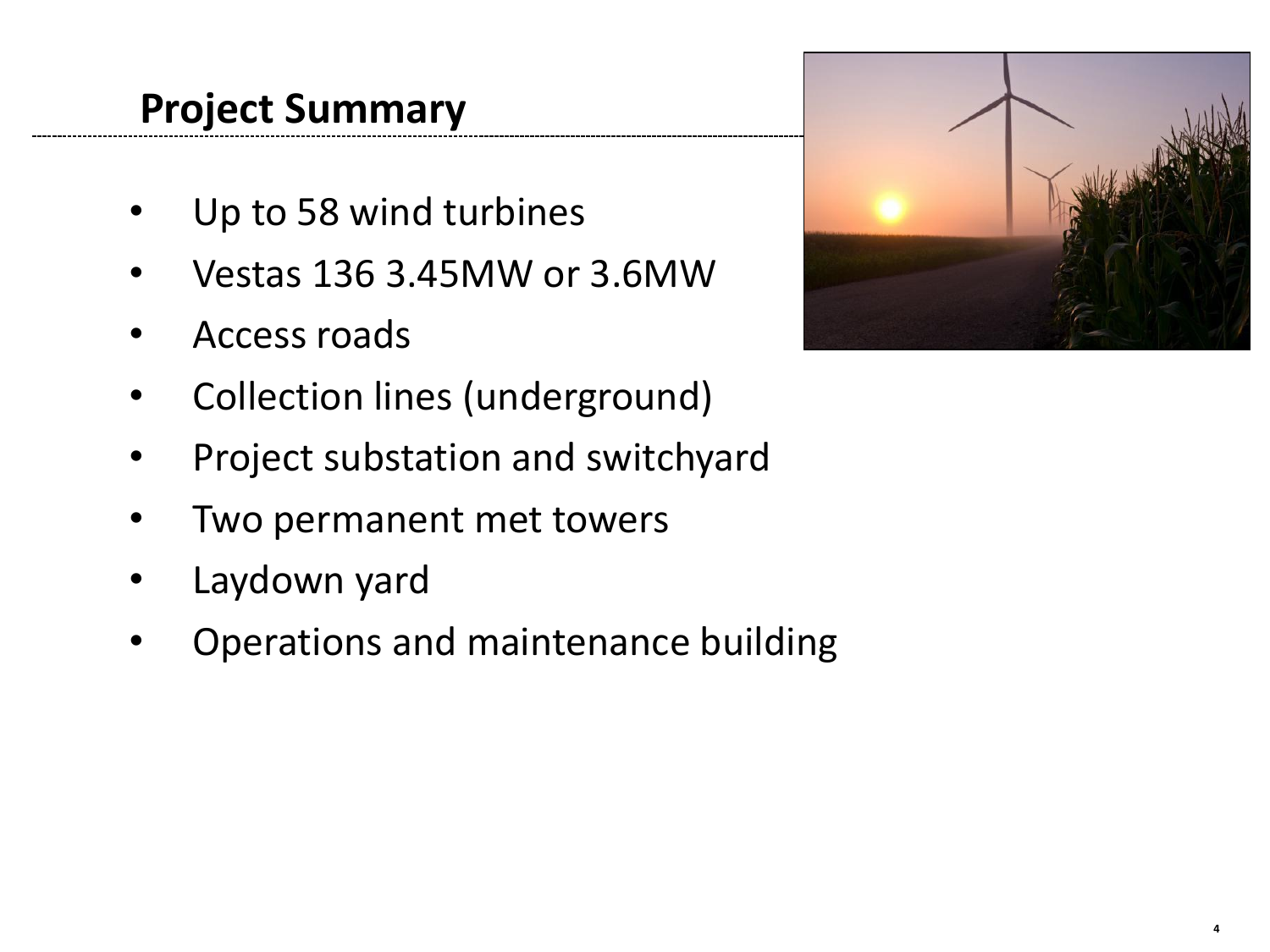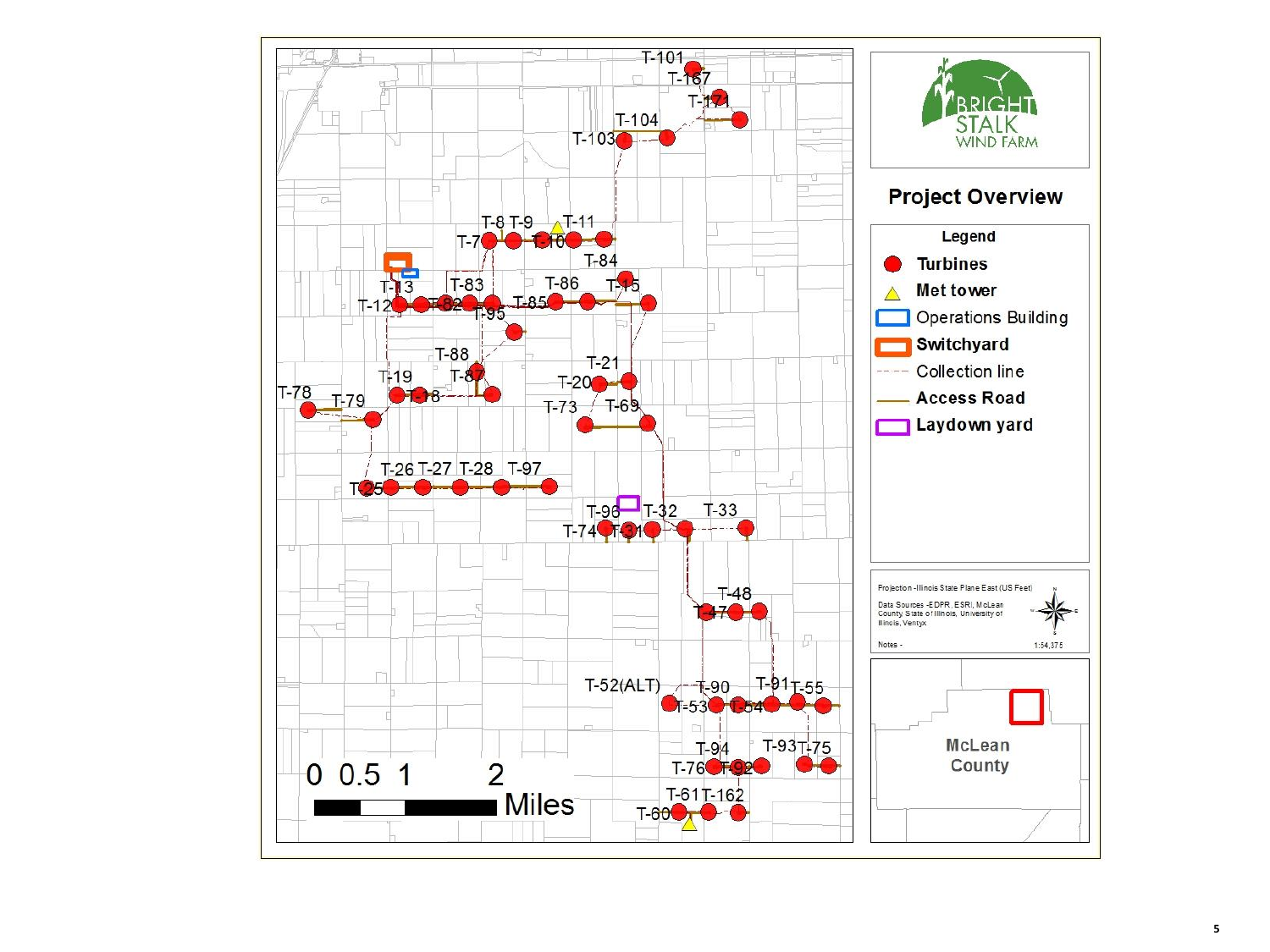#### **Ordinance Setbacks**

- No turbines are within:
	- 1.5 miles of incorporated township corporate limits
	- 2,000 ft of a Residential-1 or Residential-2 District
	- 1.1 x turbine height from public roads, transmission lines, communication towers, or property lines of non-participating property owners
- Two turbines are less than 1,644ft (3 x turbine height) and more than 1,500ft from two homes. Waiver agreements have been signed for both homes.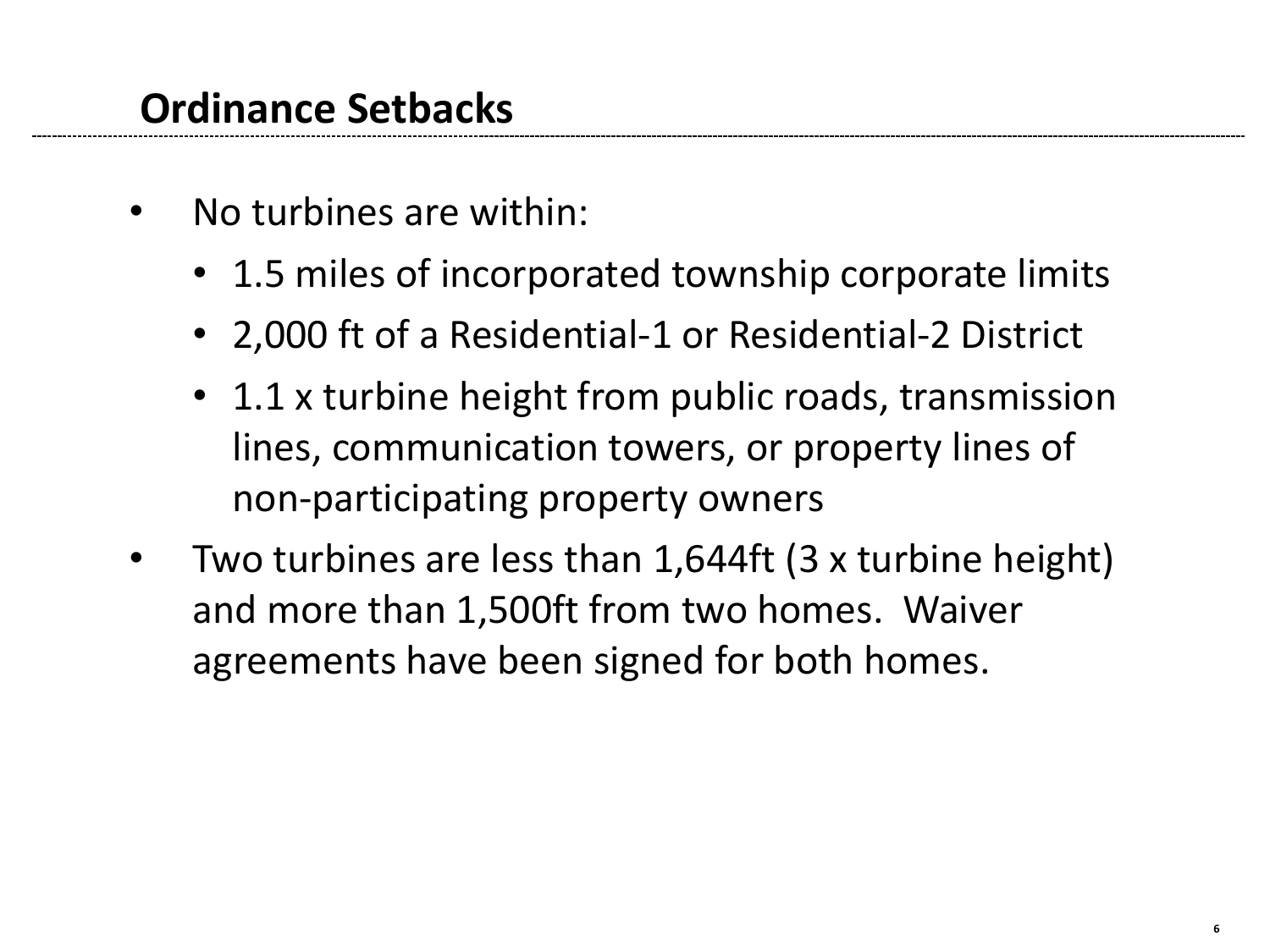Project stakeholders often have related or conflicting needs and interests:

- Airstrips and aerial applicators (crop dusters)
- Drainage districts
- Emergency services
- Environmental groups (USFWS, IDNR, local experts)
- Homeowners, farmers, and la[ndowners](http://myedprna.corp.org/myDepartments/Communications/CorporatePhotos/Blue Canyon/hwbcd071 [1280].jpg)
- Townships
- School districts
- And others!

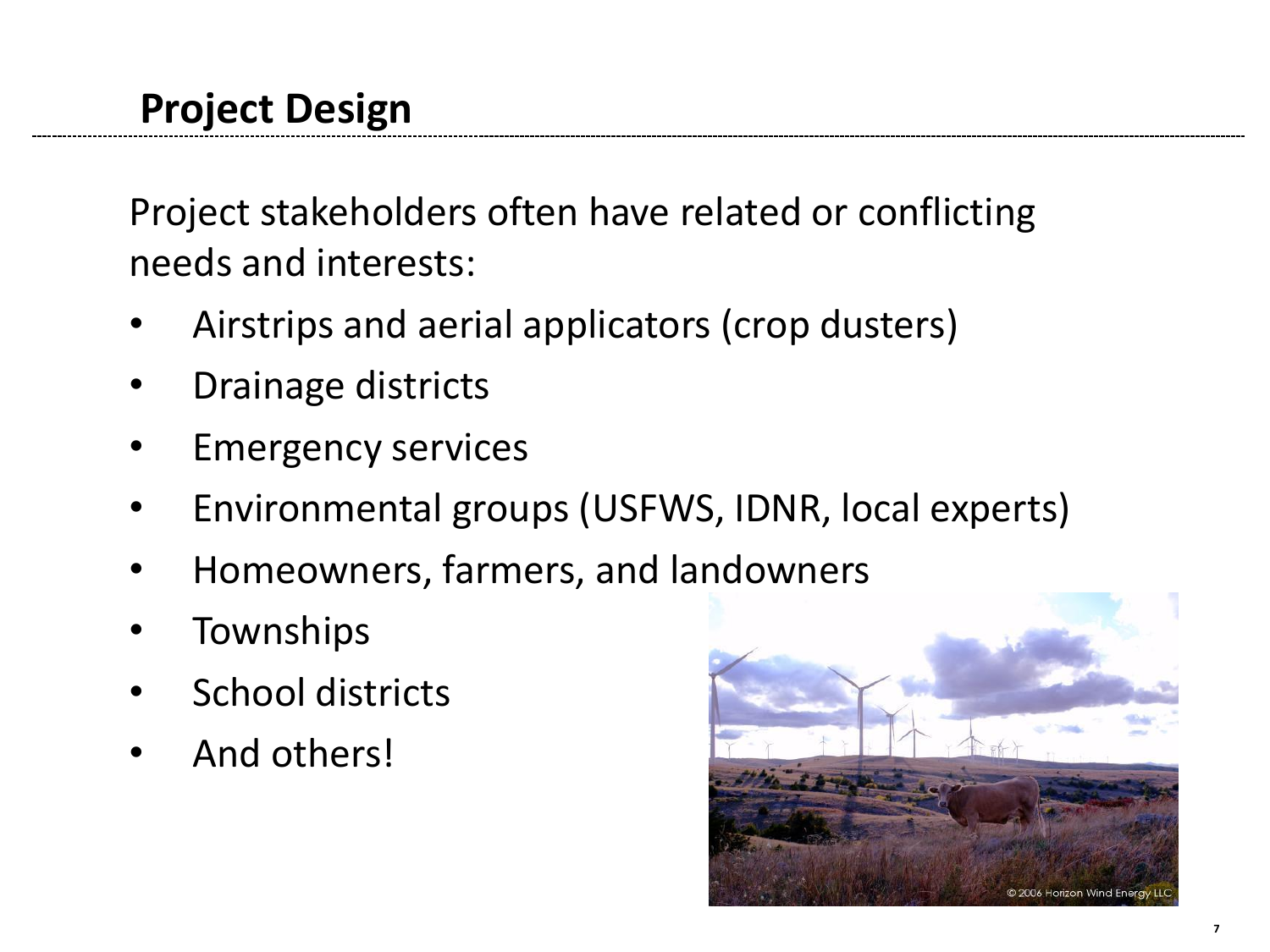- Turbine selection depends on site characteristics, market factors, and community needs
- A 205.2MW project might be 102 x 2.0MW turbines or 57 x 3.6MW turbines
- The use of fewer, larger turbines reduces community impacts
- The McLean County Zoning Ordinance tip height requirement of 550ft limits larger turbine options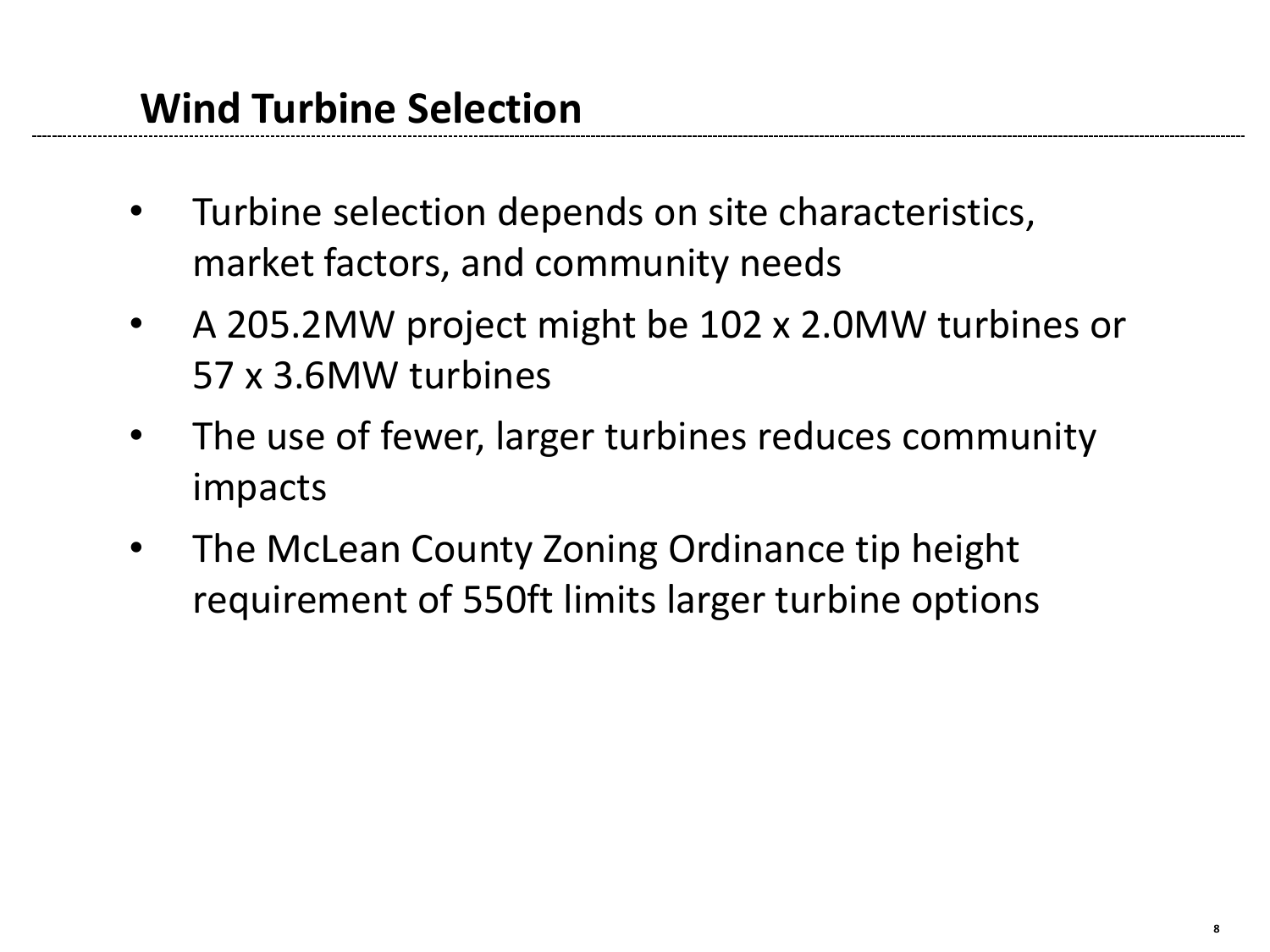#### **Turbine size and layout comparison**

100 x 2 MW turbine layout 58 x 3.6MW turbine layout

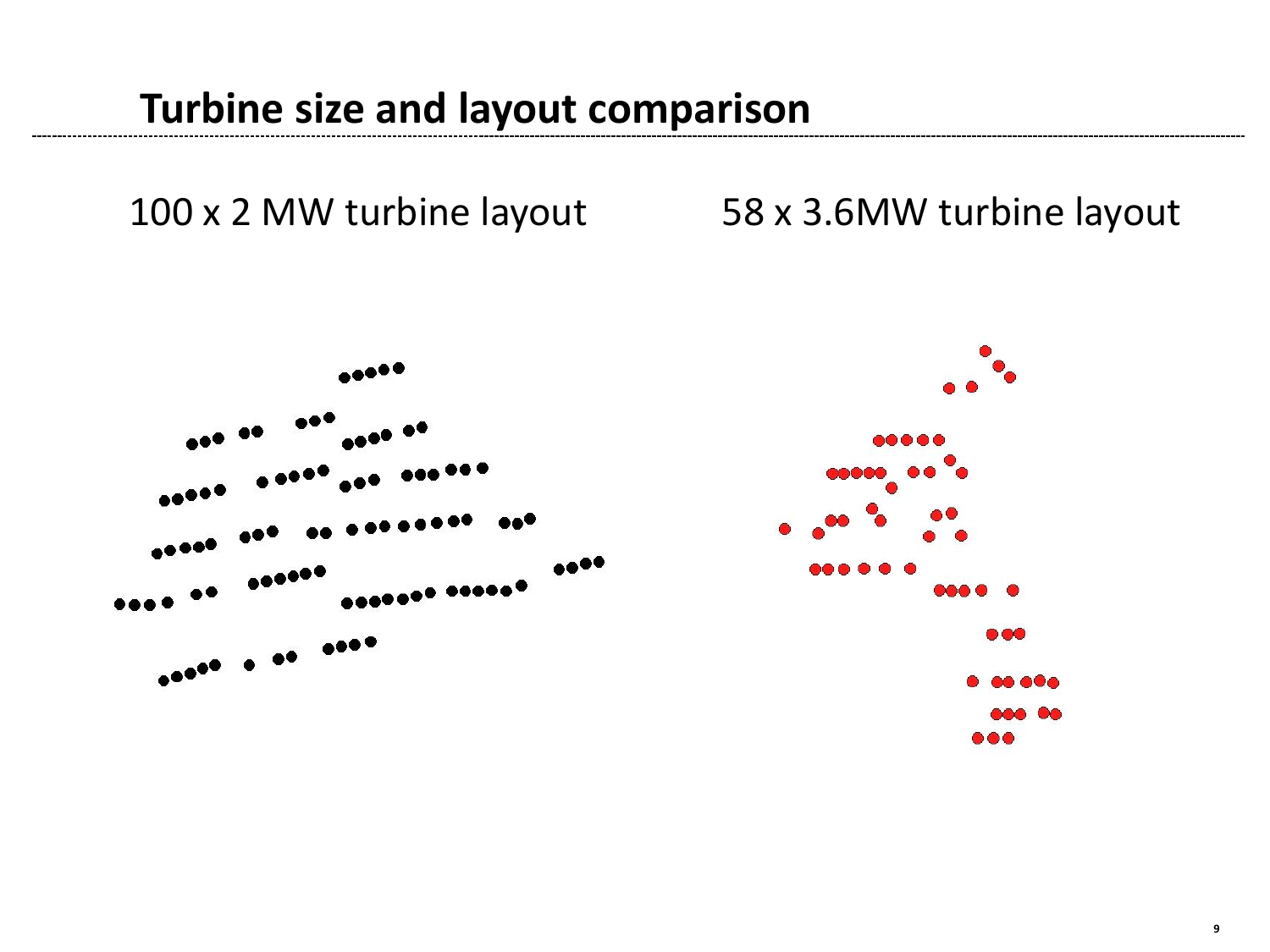# **Visual**

- Although there are no requirements for shadow flicker, EDPR has a policy of evaluating potential shadow flicker impacts on all of our projects.
- In this project it is projected that three residences could experience >30 hours of flicker per year. Bright Stalk has proactively reached out to these landowners and have signed them each to a neighbor agreement.

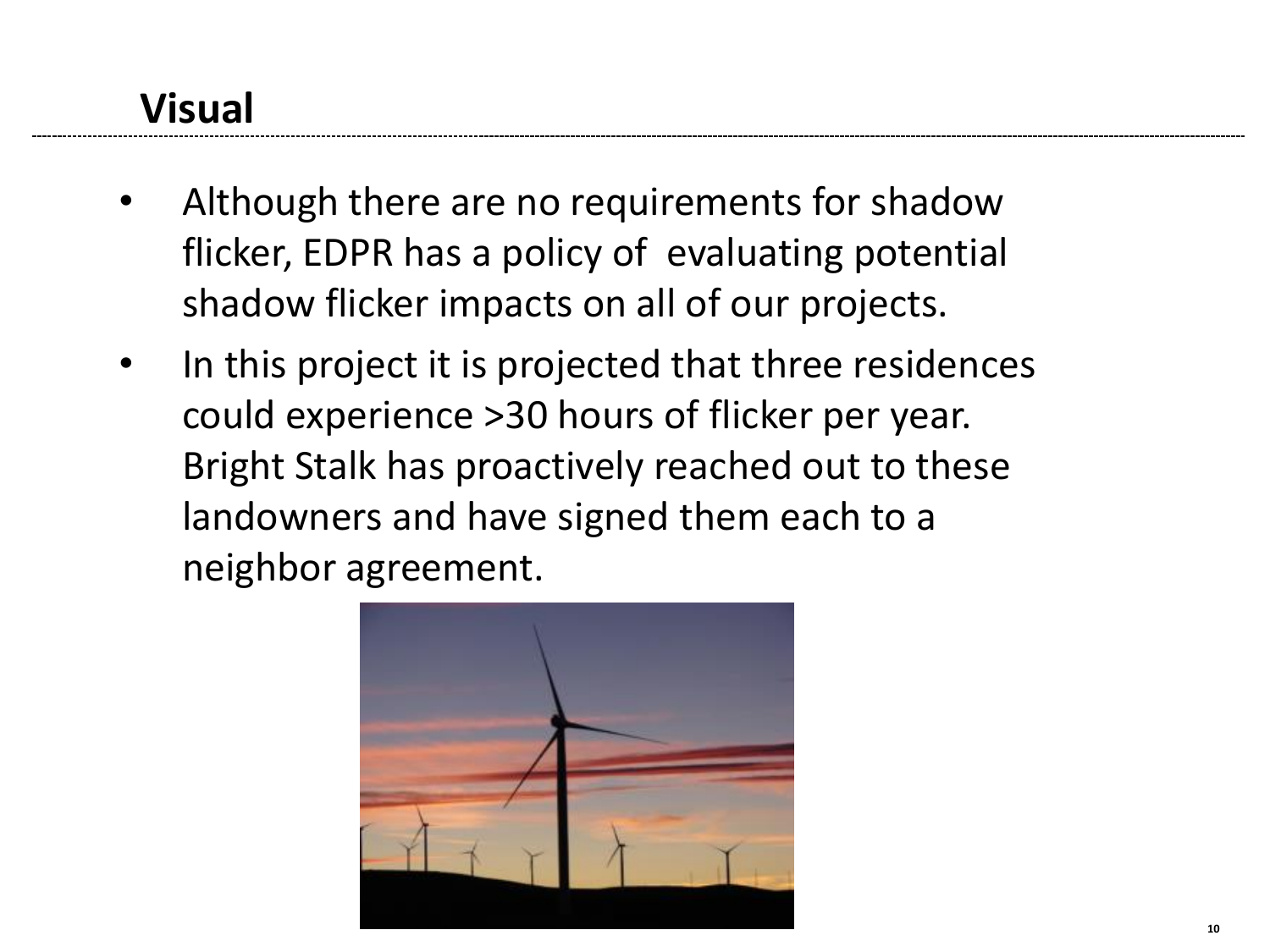## **Sound**

- Illinois Pollution Control Board standards limit sound at residences and property lines
- DNV conducted extensive studies using conservative assumptions to determine sound impacts
- The Project meets all State and County sound requirements

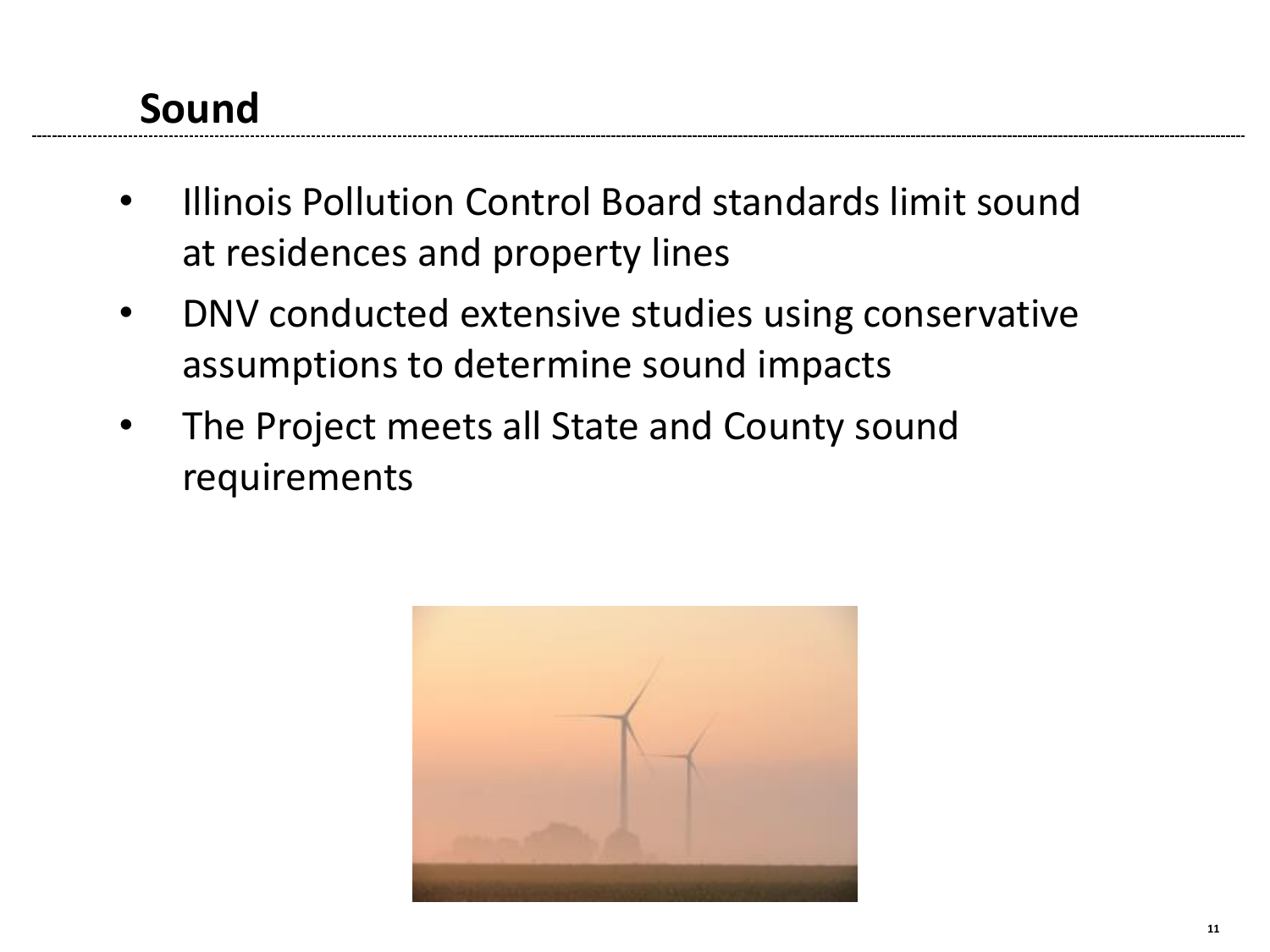#### **Cultural and Historical**

- TetraTech conducted literature and research to identify potential sites within 1 mile of the Project
- On-site physical investigations were conducted anywhere ground disturbance was anticipated to occur
- The Project is unlikely to have an adverse effect on archaeological sites or historic properties

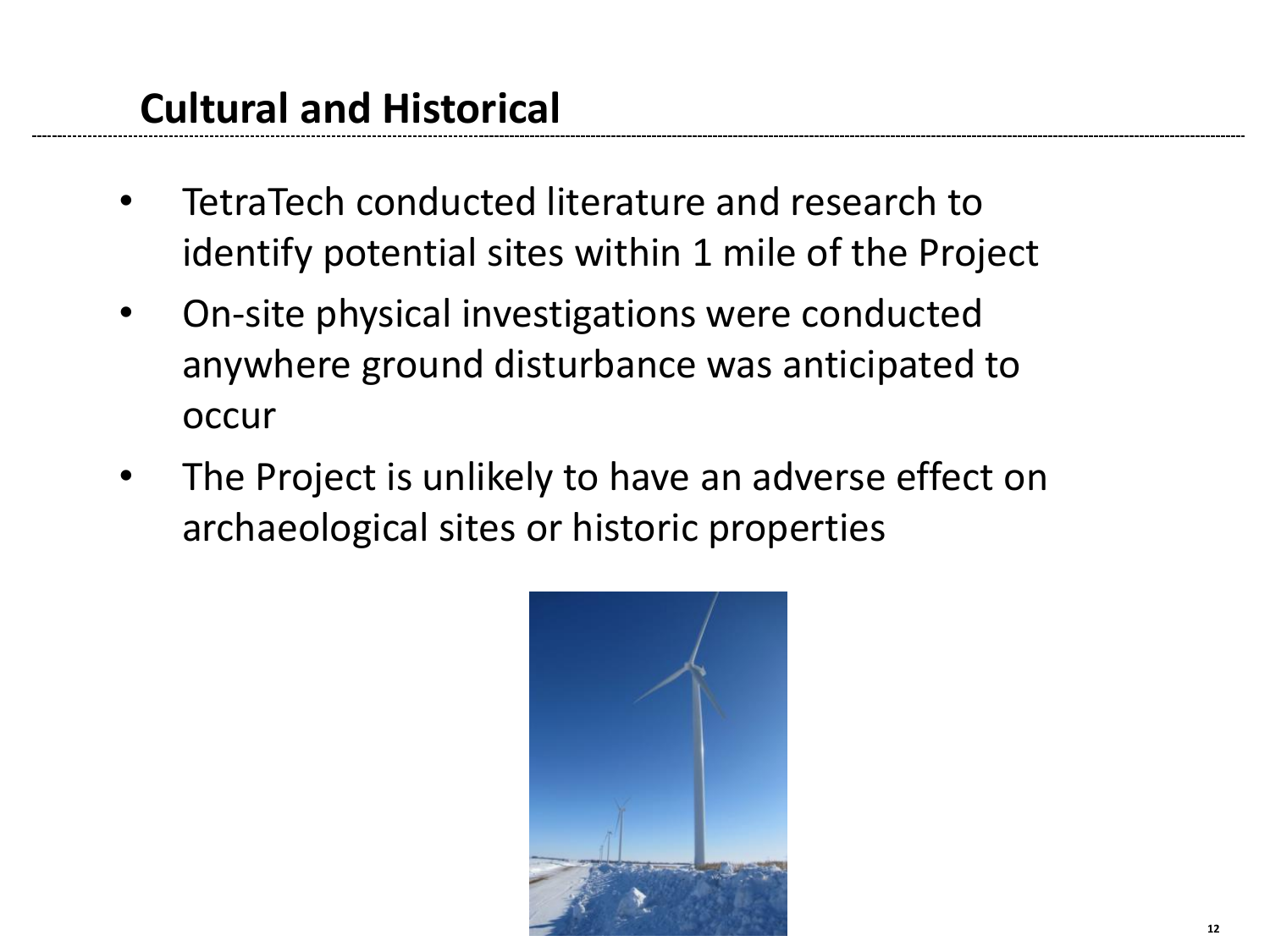#### **Decommissioning**

- Total cost is \$2,632,800 (Burns & McDonnel)
- Assumes removal of project components to a depth of 5 ft
- Financial assurance for the decommissioning fund will be posted per the Agricultural Impact Mitigation Agreement:
	- \$263,280 in the first year of operations
	- $$1,316,400$  in the 5<sup>th</sup> year of operations
	- $$2,632,800$  in the  $10^{th}$  year of operations

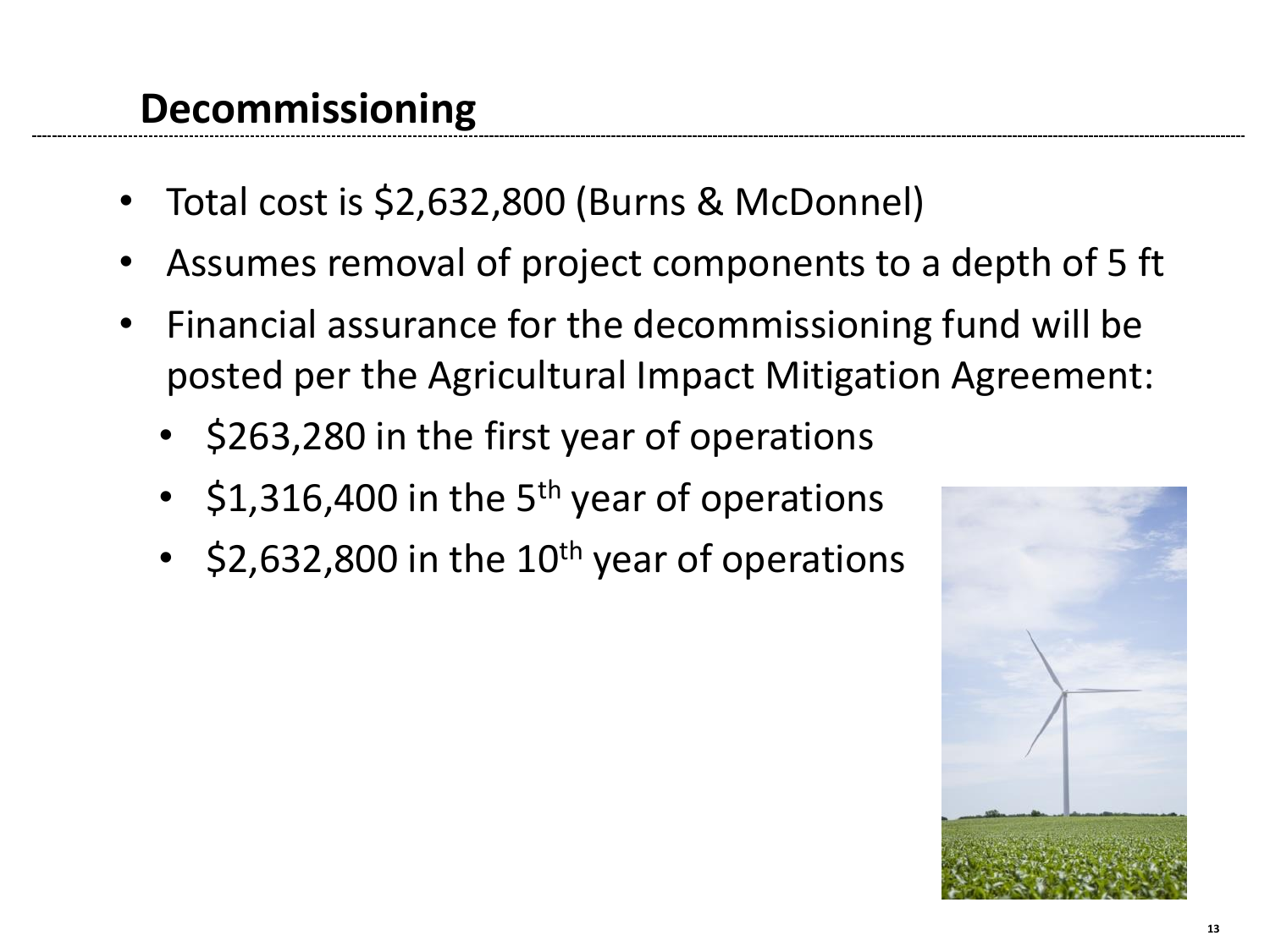#### **Economic Impact**

- Property Taxes: ~\$2,500,000 in its first year of operation and ~\$42,700,000 in in its first 20 years of operations
- Jobs: up to 300 seasonal positions during construction and up to 13 local permanent positions
- A significant portion of total project costs are spent locally

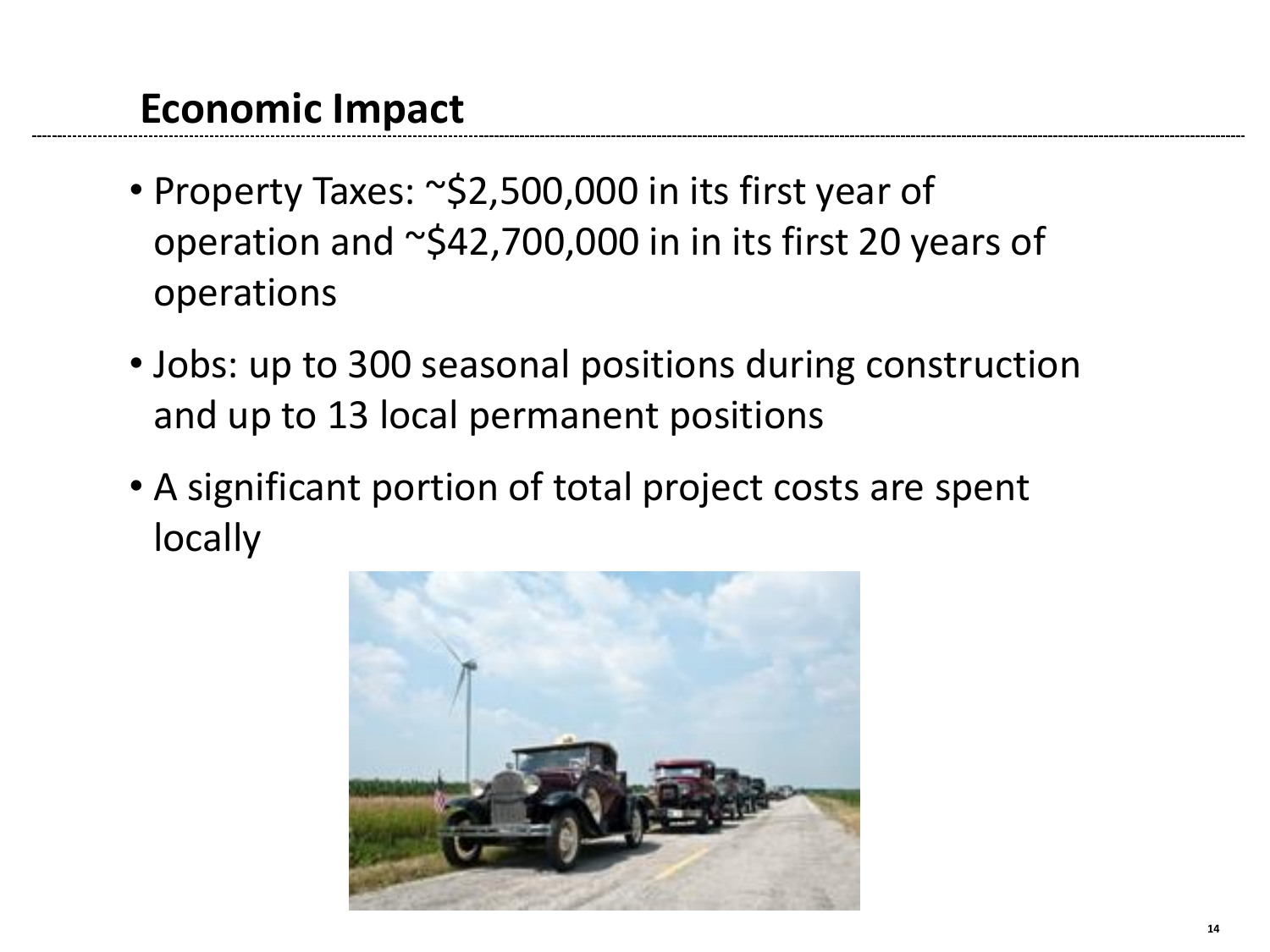#### **Economic Impact: Twin Groves I and II**

- Twin Groves I and II are located near Ellsworth in McLean County
- 396MW and 240 wind turbines
- 397 construction jobs
- 32 permanent operations positions
- As of 2016 \$24.4 million in payments to local governments
- Between 2008-2016 generated ~\$90.1 million in local spending within 50 miles of the wind farm